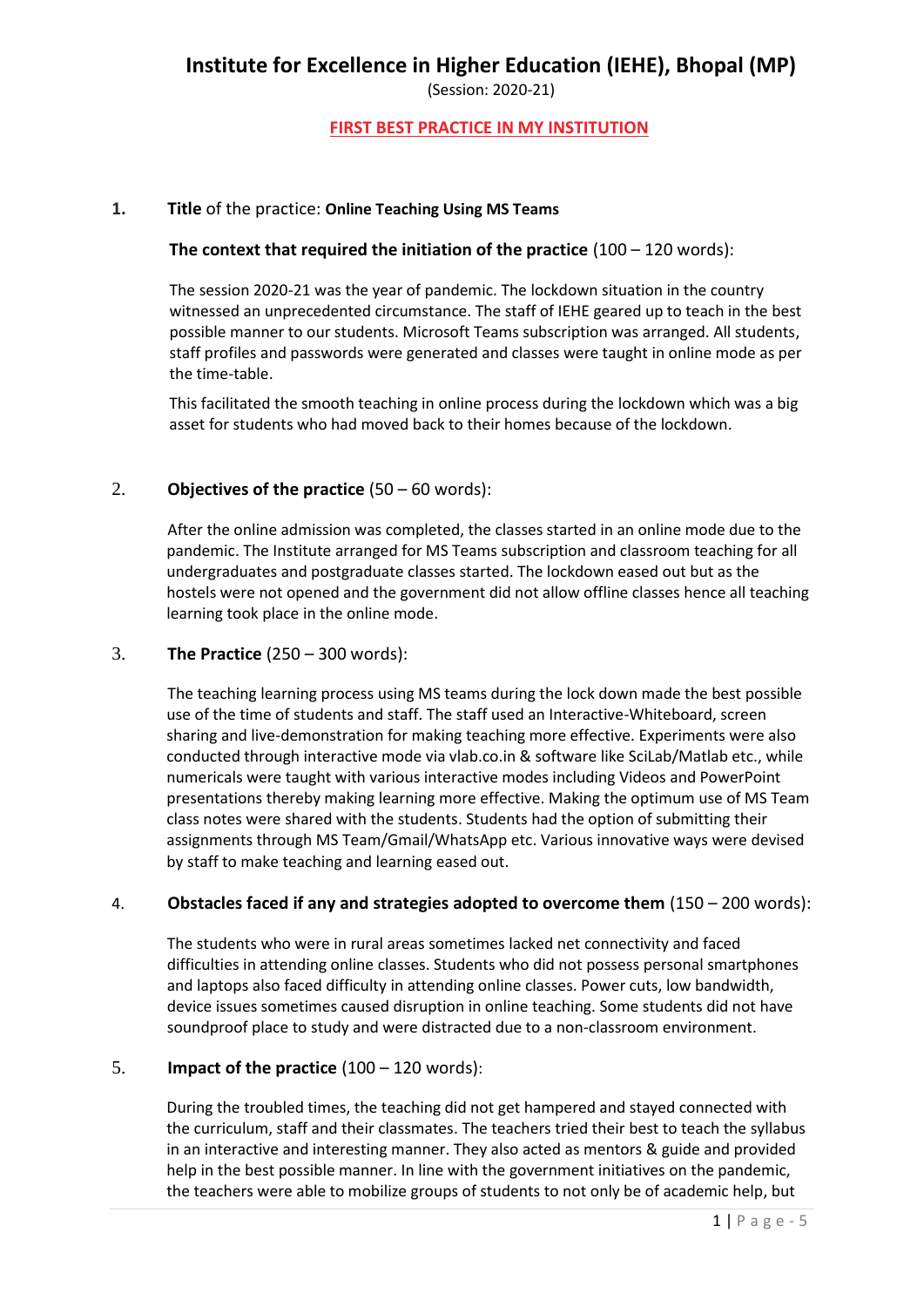also reach out to the under-privileged and deprived sections of society. This was of benefit in the development of confidence and a strong sense of social responsibility amongst several students of the Institute thereby communicating the powerful message of social service through the groups that already existed on the Institute portal.

# 6. **Resources required:**

A stable internet connection (Wi-Fi Facility) for staff to conduct online classes smoothly from the institute's premises is of utmost importance. It was observed that many faculty had to depend on their own resources to conduct classes. Additionally, many classrooms did not have adequate ICT facility (Notebook, Computer System, UPS, Wi-Fi, etc.) due to which faculties could not make optimum use of their potential.

## 7. **About the Institution**

- i. Name of the Institution: **Institute for Excellence in Higher Education, Bhopal M.P.**
- ii. Year of Accreditation: **2004**
- iii. Address: **Kaliasot Dam, Kolar Road Post Box No 588, Post Office Ravishankar Nagar, Bhopal- 462016**
- iv. Grade awarded by NAAC: **A**
- v. E-Mail: **[iehebhopal@mp.gov.in](mailto:iehebhopal@mp.gov.in)**
- vi. Contact person for further details: **Dr Anuj Hundet** (9425010635)
- vii. Website: **iehe.ac.in**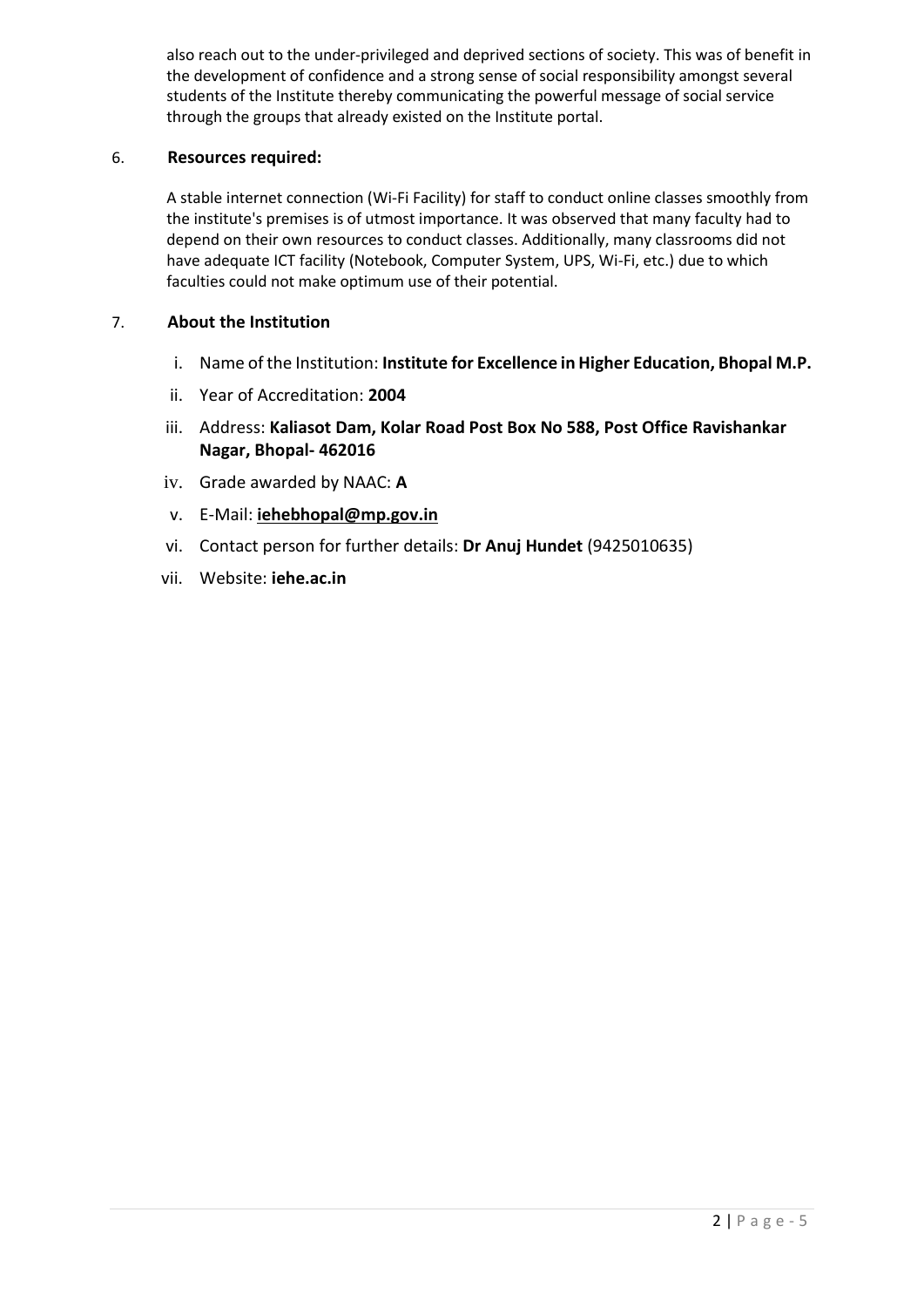(Session: 2020-21)

# **FIRST BEST PRACTICE IN MY INSTITUTION**

# 1. Title of the practice: **Online Evaluation (Internal & External)**

# **The context that required the initiation of the practice** (100 – 120 words):

The session 2020-21 was the year of Pandemic. The Institute encouraged its staff to use the Institute Portal for conducting tests, quizzes etc. for Continuous Comprehensive Evaluation (CCE). The COVID-19 resulting in lockdown caused closure of the Institute. The classes, tests and assignments were conducted online. Fortunately, the Institute for Excellence in Higher Education had improvised the facility of access to the inhouse portal to the staff and students in the year 2019-20. This resulted in the smooth transition of information from the teachers to the students and vice-versa. This also facilitated the online evaluation procedures that were a necessity during the pandemic time period. Not only was the staff vigilant about the issues being confronted by the students but was also in a position to solve several academic as well as issues of personal importance to specific students. This facilitated the smooth conduction of online end-semester examination during the lockdown which was a big asset to students who had moved back to their homes because of the lockdown.

### 2. **Objectives of the practice** (50 – 60 words):

During Continuous Comprehensive Evaluation (CCE) system of the Institute, students appear for regular tests, presentations, class-room teaching, group-discussion etc. throughout the session. The nature of evaluation is based on semi-surprise test; hence the students are regular in class and are diligent in their online studies. The Institute arranged software for end term examination.

Due to pandemic the switchover from offline to online teaching, learning & evaluation process was easy. This initiative was of particular importance for the final year students who were seeking admissions in other colleges in India and abroad.

#### 3. **The Practice** (250 – 300 words):

This also put in place the use of the new software which came in handy for the evaluation of the test papers. The significance of the teacher-student relationship was facilitated through this online mode resulting in good academic progress as well as better teacher student interaction which came in handy during trying times caused by the pandemic.

The Internal-Examination through Continuous-Comprehensive-Evaluation (CCE) mode and External-Examination (semester end-examination) both have equal weightage. This pattern has been followed continuously since inception of the Institute while the UGC has recommended in its Evaluation Guidelines (Nov-2019) of up to 70% of internal weightage. The continuous comprehensive evaluation which is fifty percent of total marks are on the basis of semi-surprise-written tests, presentations, quizzes, assignments, group-discussion, group-talk, class-teaching, poster/chart-making, etc. The curriculum is designed in such a manner that each student selects an honours subject (two papers in each semester) and has a choice of selecting one subsidiary subject (one paper in each semester) during the entire three-year degree course. We conduct regular meetings of Board of Studies (BOS) to update and upgrade the syllabus owing to everchanging scenario. This pattern explores the learning needs of the students as well as the potential of students. It also helps develop cognitive, psychomotor and effective skills. To lay emphasis on thought process and de-emphasize memorization the CCE helps make the process of teaching and learning a learner centric activity.